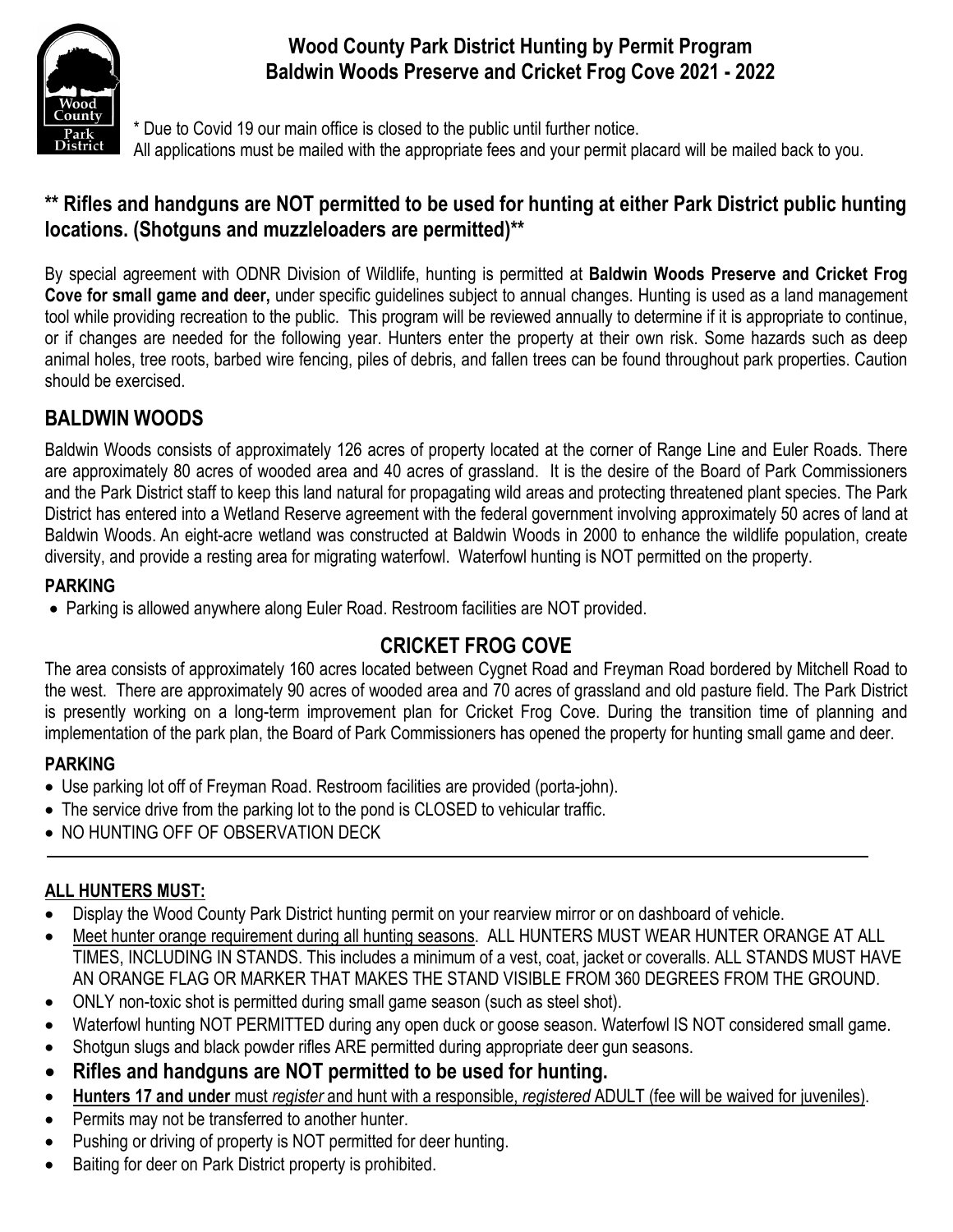**HUNTING DAYS for the 2021-2022 season are as follows:** 

- **September 2 through October 31 – Wednesdays, Thursdays, Fridays, and Saturdays ONLY (No hunting on Sunday, Monday, Tuesday).**
- **November, December, January, February - Monday through Saturday ONLY (No hunting on Sundays).**
- **Our hunting season ends at the end of February to follow the State's hunting season.**

#### **RESERVING A DATE TO HUNT -** (First come first served).

- During the open hunting dates, FOUR (4) spaces per day, per park are available to *registered* hunters. Each hunter may bring one (1) *registered* hunting partner EXCEPT during Deer Gun and Deer Muzzleloader Season.
- During Deer Gun and Deer Muzzleloader Season, hunters must sign up individually only ONE HUNTER PER SPACE will be permitted. No partners.
- Reservations accepted by phone *NO EARLIER* than ONE WEEK PRIOR to the day you desire to hunt. Same day reservations can be made providing there is space available. The park office is open Mon. – Fri. (419) 353-1897
- NO MORE THAN TWO (2) reservation days per week, per hunter. You can register 2 slots in one park or 1 slot in each.
- You must speak to a Park District employee to make your reservation. Messages left on the voice mail system will **NOT** be accepted as a reservation.
- The Park District reserves the right to close an area to hunting as needed. **Dog training dates will occur from September 1 through March 31 annually. Dog training prohibited May 1 through August 31 annually. From May through August, Baldwin Woods and Cricket Frog Cove provide a resting area for migrating birds during the mating season.**

#### **TREE STANDS**

- NO permanent tree stands or permanent blinds are permitted.
- Climbing-type tree stands generally used for deer hunting are allowed.
- Tree stands and blinds must have the owner's name and address attached to the stand or blind. Engraving the tree stand is recommended because stickers and tags can be removed.
- Any tree stands and blinds left after 14 days of the end of the season may be confiscated.
- Chaining and padlocking tree stands is permitted (suggested).
- No nails, spikes, or screw steps may be used on trees.
- HUNTER ORANGE FLAG OR MARKER VISIBLE 360 DEGREES REQUIRED ON ALL STANDS/BLINDS.

# **Fall Prescribed Burns**

Please Note: During prescribed fire season (September-December), hunters permitted to an area may be notified the evening before a prescribed fire and must remain out of the prescribed fire area until the fire activities have ended. Once notified of the completion of fire activities, the hunters will be permitted into the area.

The exact dates of prescribed fire activity are dependent on weather conditions. Very specific weather parameters must be met before conducting a successful prescribed fire, making it very difficult to plan fire dates in advance.

Ecological prescribed fires are an efficient and effective method to reduce woody growth, maintain open areas, and enhance wildlife habitat. It is also great for nutrient recycling and can increase stability and seed production of many native plants. It is proven to be essential in effectively restoring oak woodlands.

Any questions on the prescribed fire season may be directed to Adrien Lowien, Stewardship Department, 419-575-7339.